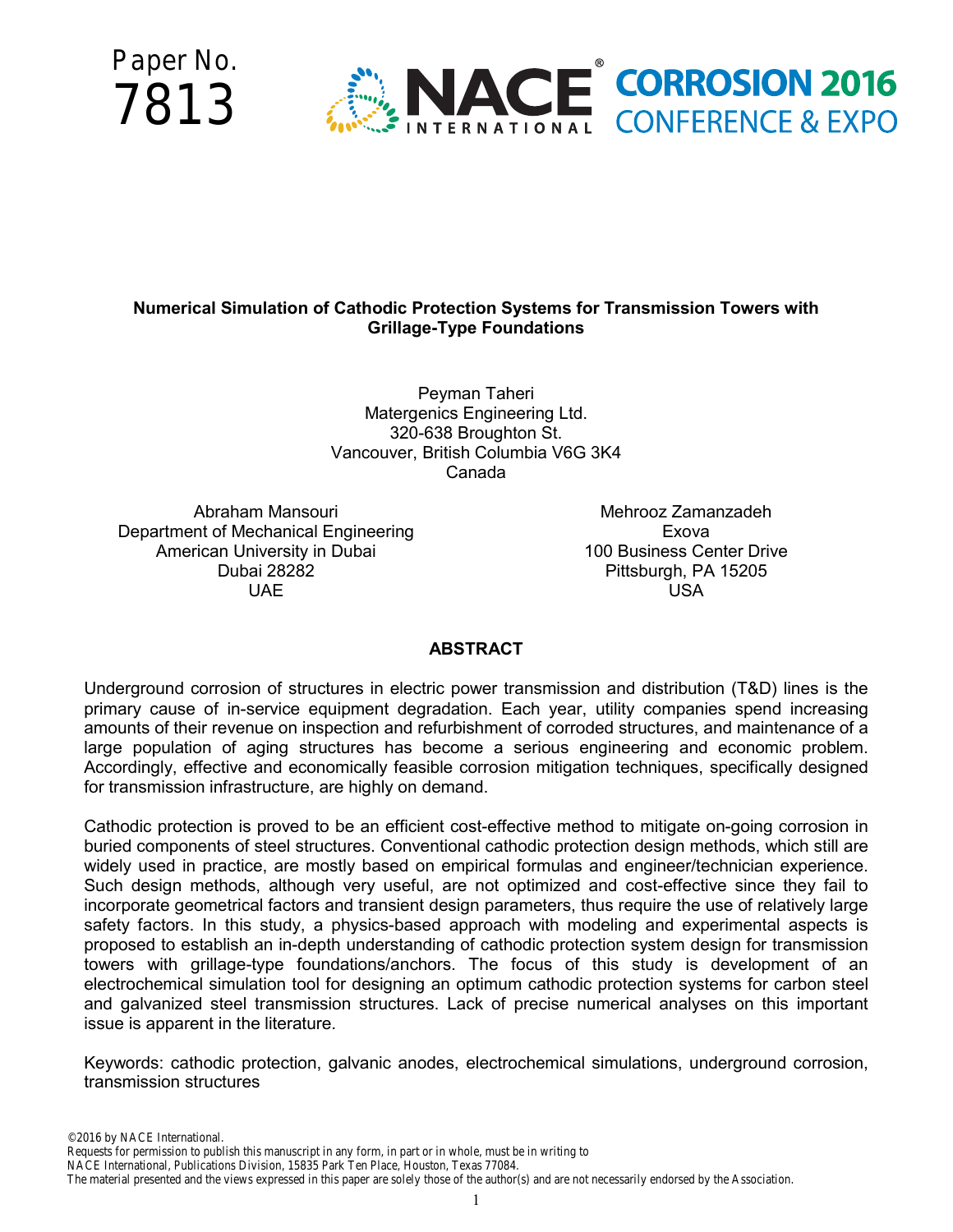#### **INTRODUCTION**

Electrical transmission structures are composed of two sections; the aboveground section which supports the overhead conductor, and the underground section, i.e., structure foundation, that supports the aboveground section. Both aboveground and underground portions of transmission structures are subject to aging as a result of environmental and mechanical stresses; nonetheless, it is well known that the risk of material degradation is much higher at the foundation due to underground corrosion. Nowadays, electric power companies are faced with a large aging population of transmission structures, and underground corrosion has become a serious engineering and economic problem. Each year, utilities spend increasing amounts of their maintenance budget on inspection and refurbishment of corroded structures. Accordingly, effective and economically feasible corrosion mitigation techniques specifically designed for transmission infrastructure are highly on demand.

Cathodic protection is proved to be an efficient and reliable method to mitigate underground corrosion at buried members of steel structures. Cathodic protection of underground steel structures is a relatively mature subject for structures with simple geometries, such as piping systems; however, there is a lack of guidelines on design of cathodic protection systems for underground components in transmission structures. This shortcoming is mainly related to the wide range of foundation designs and the associated geometrical complexities, whereas more difficulties arise in design and optimization of cathodic protection systems for aging structures due to variations in metal-soil interfacial conditions.

It is important to mention that cathodic protection for transmission structures is a geometry-related matter; therefore, unlike pipelines, it is not possible to extend an anode bed design for a specific foundation to other types of foundations. Accordingly, in this study, a knowledge-based approach is proposed to design and optimize cathodic protection systems for buried components of transmission structures. Emphasis has been put on galvanic systems; nonetheless, the presented approach can be easily extended to impressed current systems with minimum modifications.

As shown in Figure 1, H-frame towers with guy wires are the selected structures for this study. The structures have grillage-type foundation at the footing of two tower masts and grillage-plates with two shafts at the footing of two anchors, see Figure 2 and Figure 3. Grillage foundations are selected because, firstly, they are common in transmission structures with spread footings, and secondly, due to their geometrical irregularities (edges, holes, bends and joints) design of cathodic protection system for this type of foundations is proved to be a challenge. The authors plan is to study cathodic protection systems for other types of foundation in future publications.

The proposed design process includes the following steps:

- a) Three-dimensional geometry modeling or the buried structure,
- b) Field survey and data collection,
- c) System selection and primary calculations,
- d) Finite element electrochemical modeling,
- e) Optimization of anode bed design.

At the proceeding sections each of the above-mentioned design steps are discussed in more details.

Requests for permission to publish this manuscript in any form, in part or in whole, must be in writing to

NACE International, Publications Division, 15835 Park Ten Place, Houston, Texas 77084.

The material presented and the views expressed in this paper are solely those of the author(s) and are not necessarily endorsed by the Association.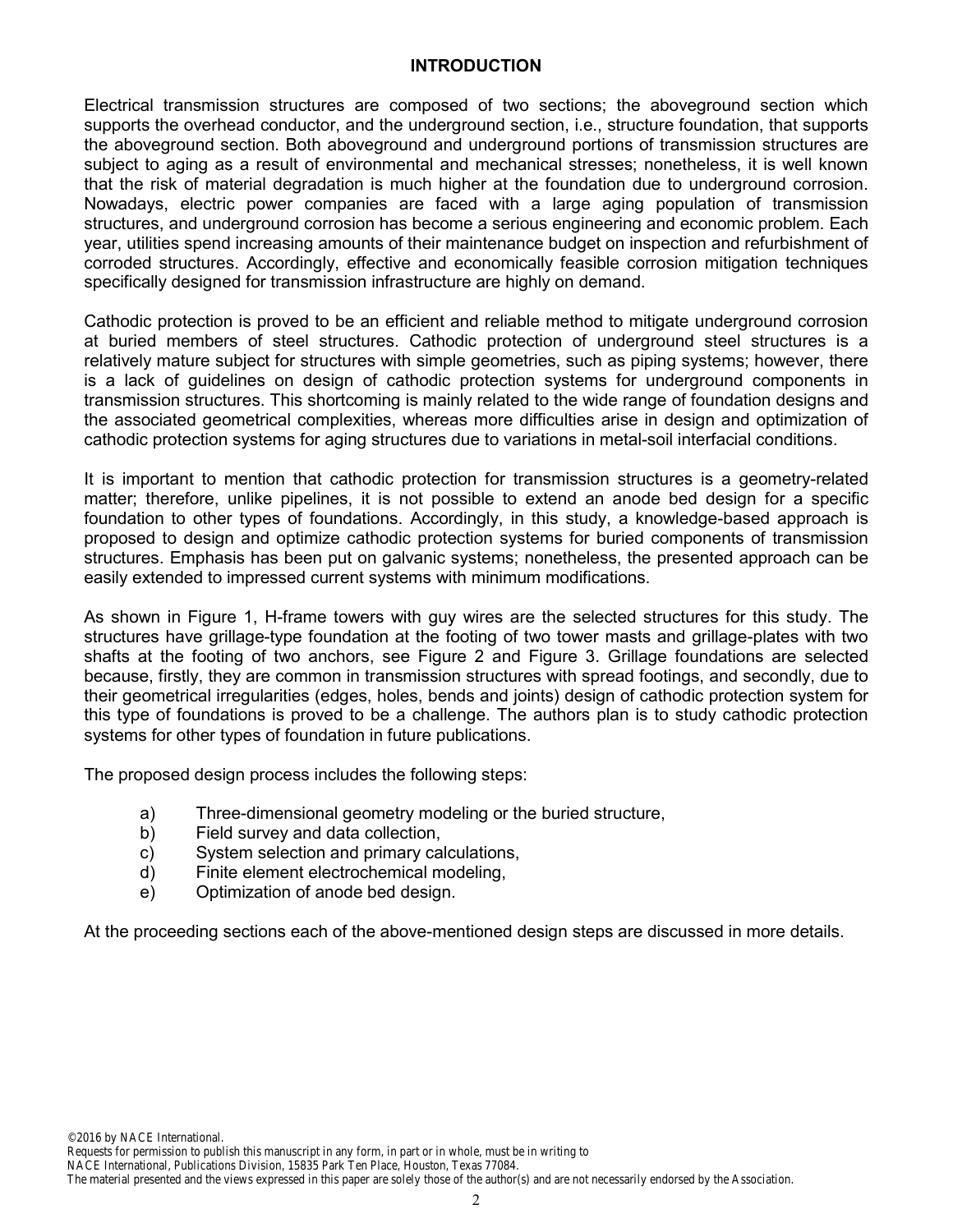

**Figure 1: Sample photos of guyed transmission towers**



**Figure 2: Tower leg footing** 



**Figure 3: Anchor footing** 

©2016 by NACE International.

Requests for permission to publish this manuscript in any form, in part or in whole, must be in writing to NACE International, Publications Division, 15835 Park Ten Place, Houston, Texas 77084. The material presented and the views expressed in this paper are solely those of the author(s) and are not necessarily endorsed by the Association.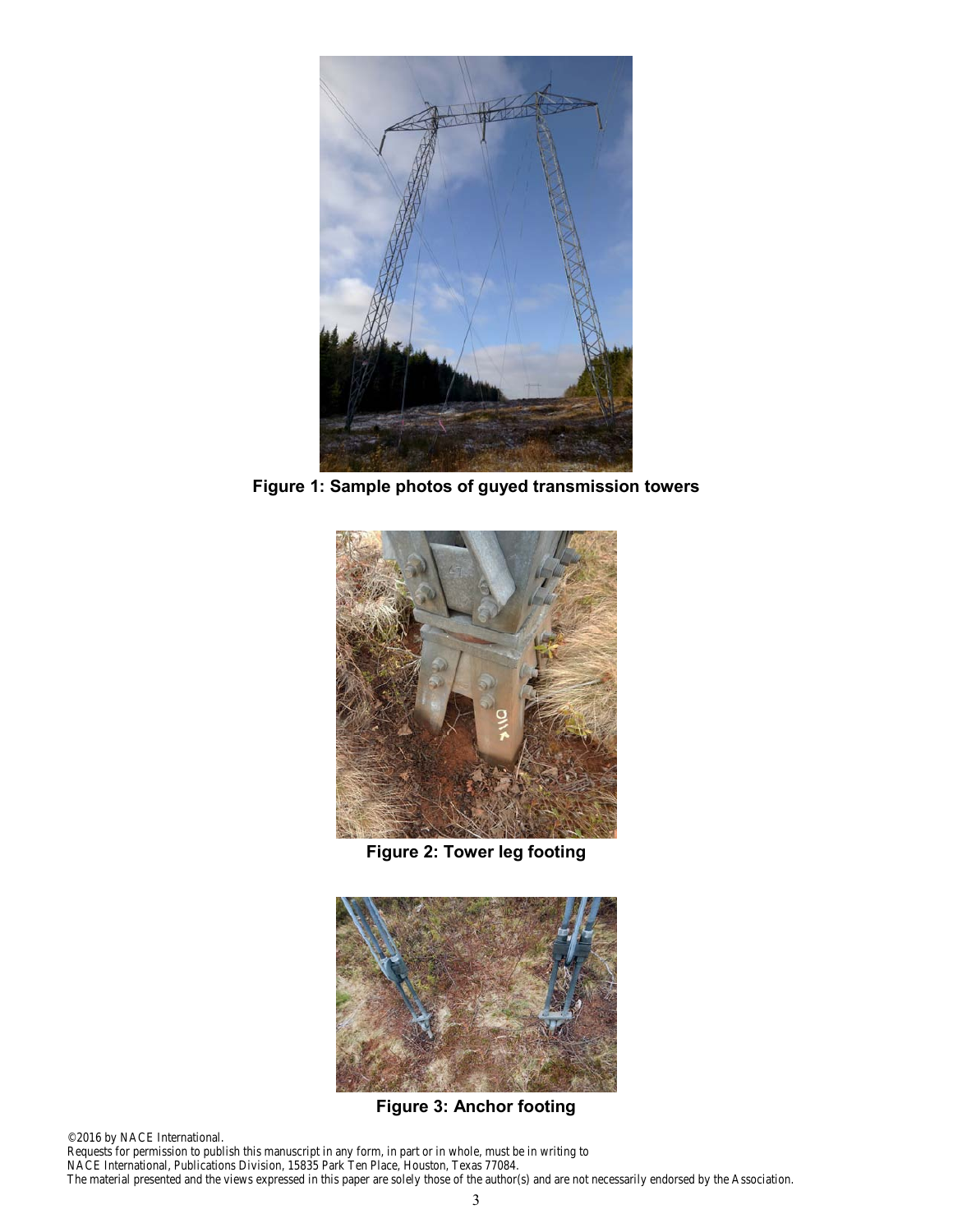# **CATHODIC PROTECTION SYSTEM DESIGN**

The primary goal in the proposed modeling approach is to find detailed distributions of potential and current density on the buried surfaces of the structure. Such information allows to examine the performance of the cathodic protection system and modify the anode bed design in order to sufficiently polarize the structure in order to meet the NACE criteria for cathodic protection.<sup>1</sup>

## **Three-dimensional Geometry Modeling**

Three-dimensional CAD models of tower foundation at mast and anchor footings are show in Figure 4 and Figure 5. The original structural drawings of the tower are used to generate these detailed geometry models. Such detailed geometry models enable precise calculation of the total surface area and evaluation of projected surface areas in different directions. Calculated surface area of buried structures are listed Table 1.

| <b>Footing</b> | <b>Total Surface Area</b> |                | <b>Buried Surface Area</b> |                | <b>Buried Section</b> |  |
|----------------|---------------------------|----------------|----------------------------|----------------|-----------------------|--|
|                | ft <sup>2</sup>           | m <sup>2</sup> | ft <sup>2</sup>            | m <sup>2</sup> | $\%$                  |  |
| <b>Mast</b>    | 143                       | 13.3           | 136                        | 12.6           | 95                    |  |
| <b>Anchor</b>  | 176.                      | 16.3           | 172                        | 16.0           | 98                    |  |

**Table 1: Surface area of the grillage foundations at tower footings** 

A hemisphere of soil with the radius of 3 m is selected as the electrolyte (soil) domain for electrochemical simulations. Furthermore, an infinite element domain is considered around the main domain to take account for the effects of infinite soil environment. In Figure 6, the computational domain at a mast footings is depicted. The infinite element domain forms a shell around the main domain. The physical thickness of the infinite element domain is selected to be 0.5 m; however, the equations are scaled in this domain to present an approximately 1000 times larger radius.

After selecting the size of the anodes for cathodic protection, CAD models for anodes must be included in the computational domain as well.



**Figure 4: Three dimensional CAD model of mast foundation**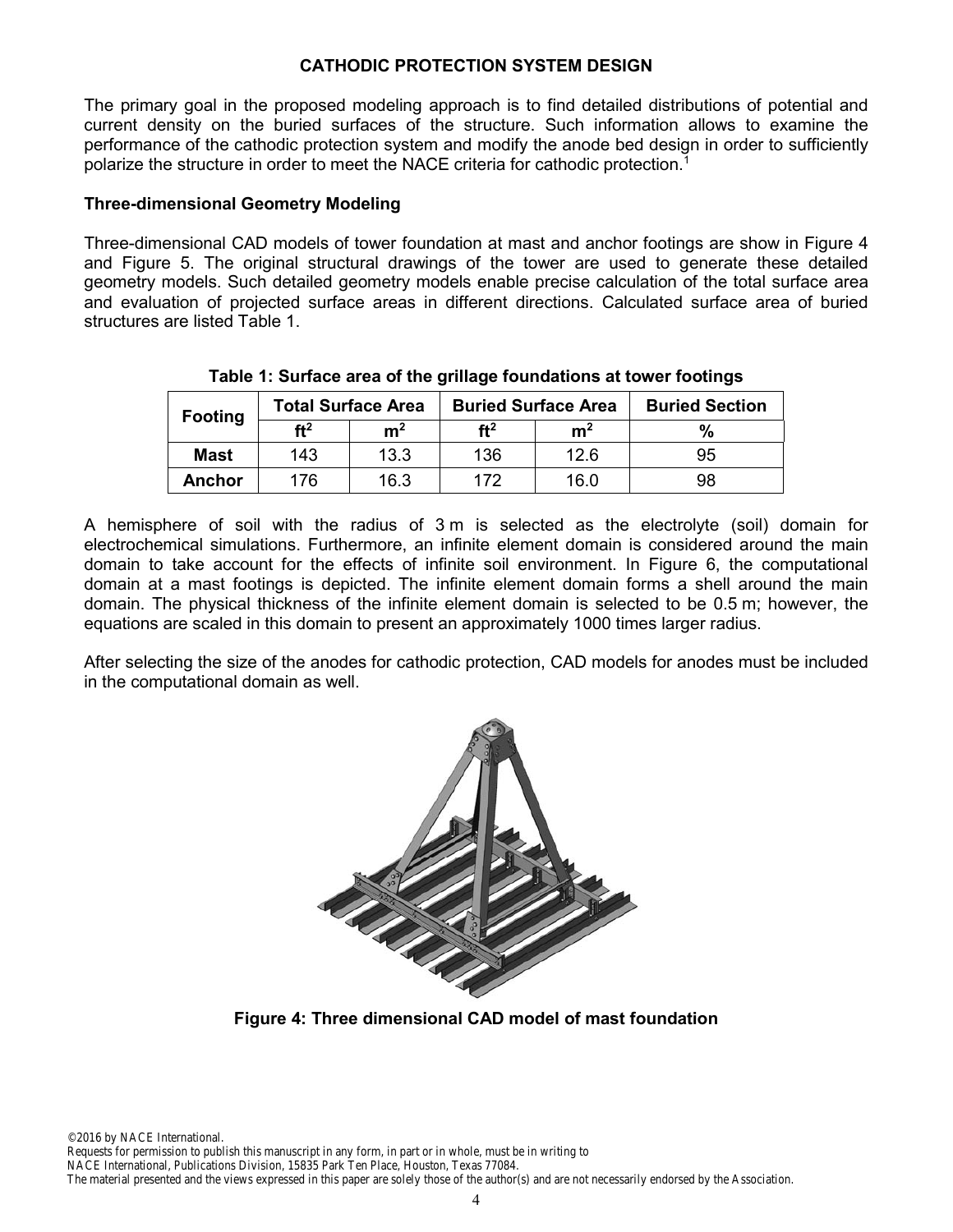

**Figure 5: Three dimensional CAD model of anchor foundation** 



**Figure 6: Configuration of the computational domain at mast footing. The aboveground portion of the footing is subtracted from the geometry** 

# **Field Survey and Data Collection**

Due to variations in soil characteristics, the design of cathodic protection systems varies from one structure to another, even for structures with identical geometries. Nonetheless, it is not economically feasible to collects field data for all corroding structures along a power line and design individual cathodic protection systems for each structure. Instead, a desk study must be performed to select a few structures that represent the condition of all similar structures in the line and perform field survey on these representative structures.

For the sake of modeling accuracy, certain tests must be performed on site to collect relevant data, and to characterize the soil service environment. The required measurements include: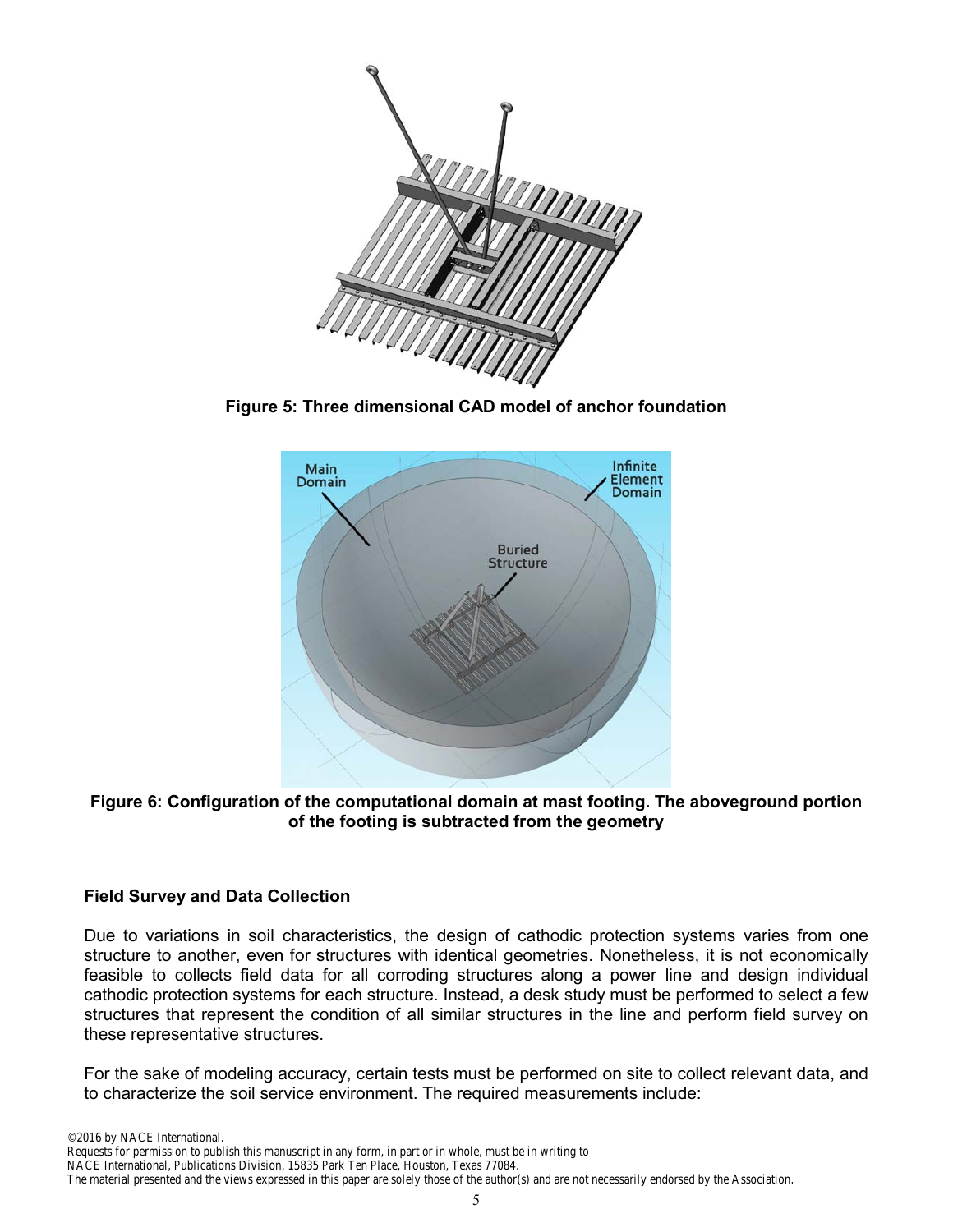- a) Soil resistivity measurements,
- b) Soil-to-structure potential.
- c) Cathodic protection current requirement test.

It is recommended to perform soil resistivity tests using Wenner four-pin method, as per ASTM G57 standard.<sup>2</sup> Wenner four-pin method with different pin spacing allows to evaluate resistivity of different soil layers, i.e., Barnes layer analysis, and implement it in the model. Since the distribution of protection current strongly depends on the soil resistivity value, modeling of cathodic protection systems with different soil horizons can make a big difference in simulation results, and thus, it is a very important feature. For this study, the above-mentioned measurements where performed at the footings of four structures, labeled A to D, in a Nova Scotia Power transmission line. The collected data are summarized in Table 2 to Table 4.

| <b>Structure</b> | <b>Structure-to-soil Potential</b> |                             |  |
|------------------|------------------------------------|-----------------------------|--|
|                  | <b>Most Electropositive</b>        | <b>Most Electronegative</b> |  |
|                  | $-0.567$                           | $-0.753$                    |  |
|                  | $-0.482$                           | $-0.757$                    |  |
|                  | $-0.649$                           | $-0.753$                    |  |
|                  | $-0.523$                           | $-0.717$                    |  |

## Table 2: Soil-to-structure potential values (V<sub>CSE</sub>)

## **Table 3: Soil resistivity values (ohm-cm)**

|                  | <b>Soil Layer Depth</b> |                           |                           |                           |                            |
|------------------|-------------------------|---------------------------|---------------------------|---------------------------|----------------------------|
| <b>Structure</b> | $0-2$ ft<br>$0 - 0.6$ m | $2-4$ ft<br>$0.6 - 1.2$ m | $4-6$ ft<br>$1.2 - 1.8$ m | $6-8$ ft<br>$1.8 - 2.4$ m | $8-10$ ft<br>$2.4 - 3.0$ m |
| А                | 20,032                  | 41,236                    | 12,033                    | 7,036                     | 7,776                      |
| в                | 43,933                  | 271,010                   | 94,043                    | 20,612                    | 24,676                     |
| C                | 40,792                  | 181,995                   | 107,410                   | 95,191                    | 598,570                    |
| D                | 37,689                  | 11,562                    | 5,627                     | 4,753                     | 3,564                      |

Labels B1, B2 in Table 4 correspond to the towers base at mast foundations, whereas A1 and A2 represent the anchor footings.

The required current to cathodically protect the structure foundations were measured by current interruption technique using two temporary drive-in magnesium anodes and a portable DC power supply. The distance between the anodes and the structure footing (at grade level) was around 3-4 feet.

| <b>Structure</b> | <b>Footing</b> |                     |                  |                  |  |
|------------------|----------------|---------------------|------------------|------------------|--|
|                  | <b>Base B1</b> | Base B <sub>2</sub> | <b>Anchor A1</b> | <b>Anchor A2</b> |  |
|                  | <b>NA</b>      | 70                  | 60               | <b>NA</b>        |  |
| в                | 60             | <b>NA</b>           | 110              | NA               |  |
|                  | 20             | NA                  | <b>NA</b>        | 60               |  |
|                  | NA             | 40                  | 83               | NΑ               |  |

#### **Table 4: Required current values (mA) for cathodic protection**

Requests for permission to publish this manuscript in any form, in part or in whole, must be in writing to

NACE International, Publications Division, 15835 Park Ten Place, Houston, Texas 77084.

The material presented and the views expressed in this paper are solely those of the author(s) and are not necessarily endorsed by the Association.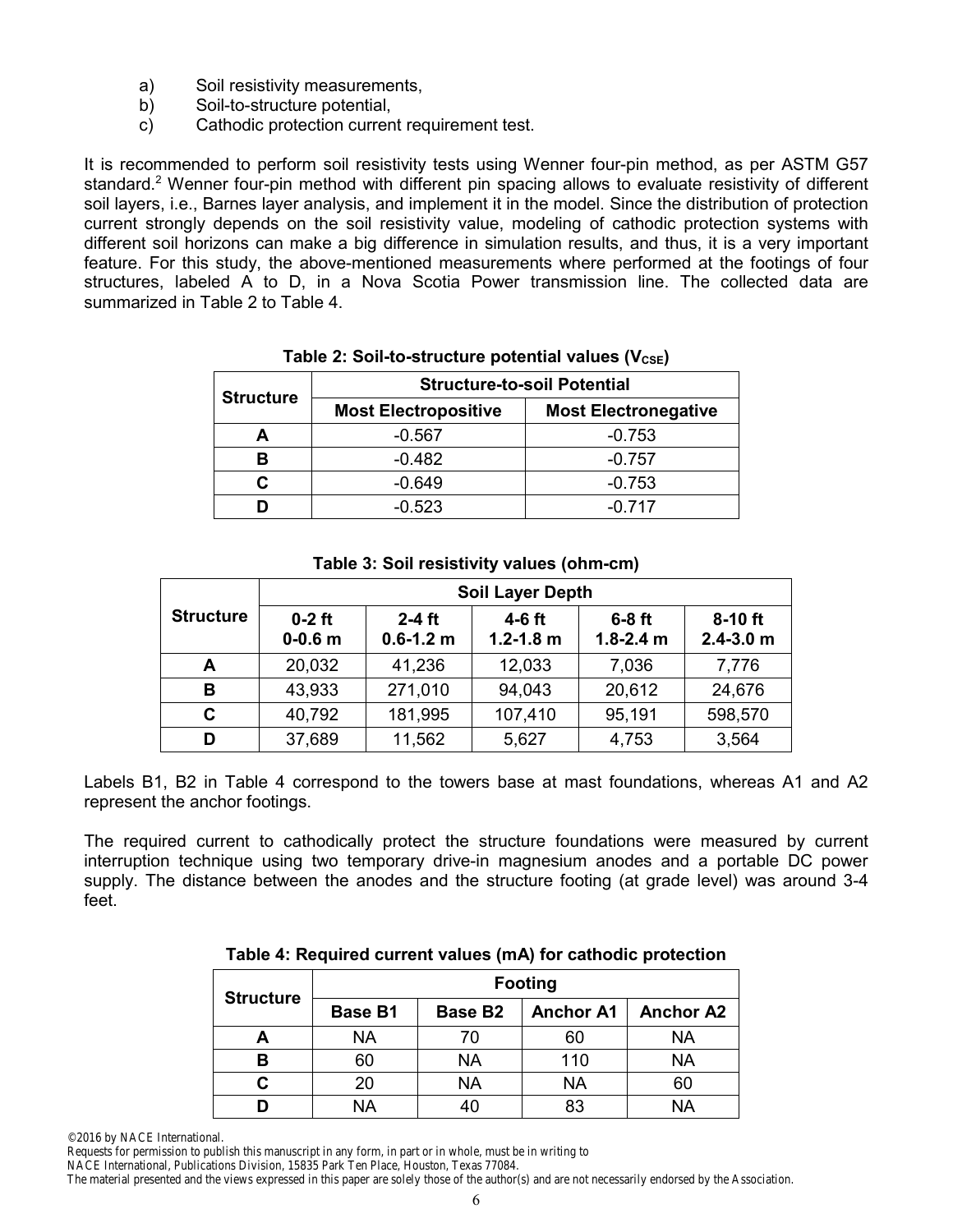## **System Selection and Primary Calculations**

High-potential magnesium alloy anodes (Type M1, per ASTM B843-13)<sup>3</sup> are selected to cathodically protect the structures, and a minimum life of 20 years is considered for the cathodic protection systems. Specification of the anode material are presented in Table 5.

| <b>Nominal potential</b>            | -1.75 V <sub>CSE</sub> (with backfill material) |
|-------------------------------------|-------------------------------------------------|
| <b>Current efficiency</b>           | 50%                                             |
| <b>Utilization factor</b>           | 85%                                             |
| <b>Theoretical capacity</b>         | 0.251 (A-yr/kg); 0.114 (A-yr/lb)                |
| <b>Theoretical consumption rate</b> | 3.98 (kg/A-yr); 8.76 (lb/A-yr)                  |

| Table 5: Specification of high-potential magnesium anodes (M1 Type) |  |  |
|---------------------------------------------------------------------|--|--|
|                                                                     |  |  |

The required capacity of the cathodic protection system can be calculated from the following formula:

$$
Q_{cp} = I_{prot} \times \text{Life}
$$
 (1)

where  $Q_{cp}$  is the capacity of cathodic protection system (A-yr),  $I_{prot}$  is the required protection current (A), and the expected life is in year. As listed in Table 4, different protection currents are measured at base and anchor footings. Here, we consider maximum current values at base and anchor footings to calculate the maximum capacity. Accordingly, the capacity of cathodic protection system for base and anchor footings are 2.2 A-yr and 1.4 A-yr, respectively.

Once the capacity of cathodic protection system is determined, minimum mass of the anode for the system can be calculated from the following equation:

$$
m_{mg} = \frac{Q_{cp}}{Q_{mg} \times E \times U}
$$
 (2)

where *m mg* is the minimum mass of magnesium anode (kg), *Q mg* is the theoretical capacity of anode material, which is 0.251 A-yr/kg for selected magnesium anodes as given in Table 5, *E* is current efficiency of the selected anodes (50%), and *U* is utilization factor (85%) for anodes. From the above equation, the required mass of anode for cathodic protection of mast and anchor footings can be calculated as 13.1 kg (29 lb) and 20.6 kg (45.5 lb), respectively. These simple calculations to find the required mass of anodes does not include the effects of polarization and passivation of anodes due to formation of oxide films on the anode surface. In practice, a safety factor ranging from 1.5 to 4 may be used to correct the mass of anodes and take account for the transient effects. In this study a polarization factor of 1.8 is considered. Thus the required mass of anode for cathodic protection of mast and anchor footings are corrected as 23.6 kg (52.1 lb) and 37.1 kg (81.8 lb), respectively.

Magnesium anodes are commercially available as 9 lb, 17 lb, 20 lb and 32 lb anodes packaged with backfill material, and they can be custom-ordered in larger sizes as well. Now the question is how to distribute the calculated mass of anode around the buried structures in order to have an effective cathodic protection system. In general, for structures with irregular geometries such as grillage–type foundations, cathodic protection systems with distrusted anodes around the structure provide a better protection level; but the cost for excavation and installation can be a limiting factor. The objective of numerical simulations in the next section is to investigate different anode bed design and find an optimum design with minimum number of anodes in order to effectively protect the selected structures.

©2016 by NACE International.

Requests for permission to publish this manuscript in any form, in part or in whole, must be in writing to

NACE International, Publications Division, 15835 Park Ten Place, Houston, Texas 77084.

The material presented and the views expressed in this paper are solely those of the author(s) and are not necessarily endorsed by the Association.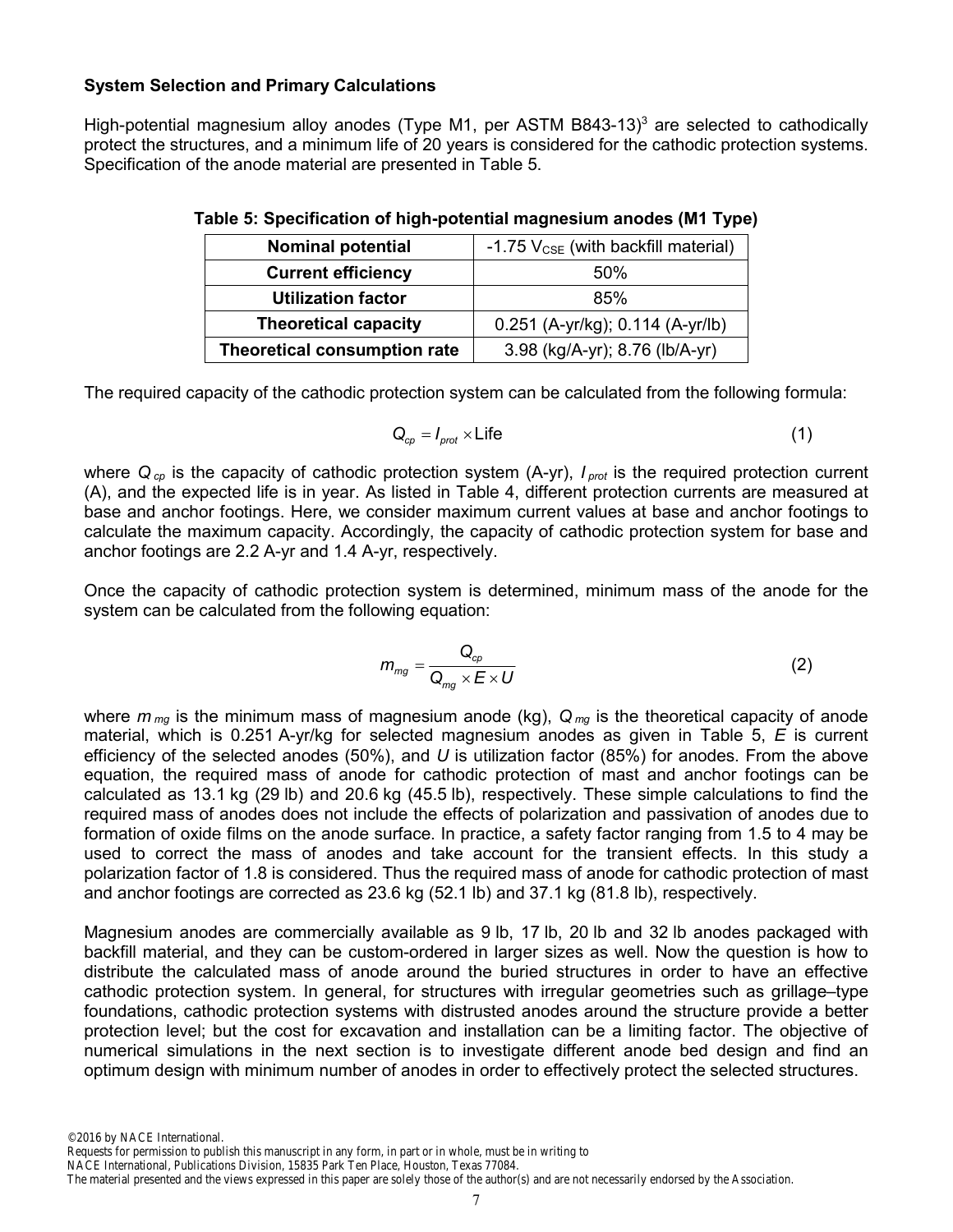#### **Finite Element Electrochemical Modeling**

The governing equation for mathematical description of ionic current is the mass balance equation in the electrolyte domain, e.g., soil environment, which describes the transport of species (ions) between anode and cathode sites through the electrolyte. For each dissolved species in the electrolyte, the mass flux between the anode and cathode is given by Nernst-Planck equation:4

$$
\mathbf{N}_i = -z_i u_i F c_i \nabla \varphi - D_i \nabla c_i + c_i \mathbf{v}
$$
 (3)

where **N**<sub>*i*</sub> is the mass flux vector (mol/cm<sup>2</sup> s) of species *i*, *z<sub>i</sub>* is charge number of species *i*, *u<sub>i</sub>* is the mobility coefficient (mol cm<sup>2</sup>/J s) for species *i*, *F* is Faraday's constant (96487 C/mol), *c<sub>i</sub>* is the concentration (mol/cm<sup>3</sup>) of species *i*, *φ* is the electric potential (V), *D<sub>i</sub>* is the diffusion coefficient (cm<sup>2</sup>/s) of species *i*, and **v** is the bulk electrolyte velocity (m/s) vector.

The first term on the right-hand side of Eq. (3) takes account for migration of ions due to electric field, the second term describes the diffusion contribution into the mass flux due to concentration effects, and the last term is the convection term due to bulk velocity of the electrolyte. Note that Eq. (3) includes two transport properties, *ui* and *Di*.

The mass balance equation for species *i* reads:

$$
\frac{\partial \mathbf{c}_i}{\partial t} + \nabla \cdot \mathbf{N}_i = \mathbf{R}_i
$$
 (4)

where *t* is time (s) and *Ri* is the rate of production or depletion of specie *i* in unit volume (mol/cm3 ). The term *Ri* describes the effects of homogeneous chemical reactions in the bulk of the electrolyte, but not the reactions at soil-structure and soil-anode interfaces.

The current density vector  $\mathbf{i}$  (A/cm<sup>2</sup>) in the electrolyte can be obtained from Eq. (3) as:

$$
\mathbf{i} = F \sum_{i} z_{i} \mathbf{N}_{i}
$$
 (5)

By multiplying Eq. (4) with *zi F* and taking summation over all species, the following equation can be obtained:

$$
\frac{\partial}{\partial t} \bigg[ F \sum_{i} z_{i} c_{i} \bigg] + \nabla \cdot F \sum_{i} z_{i} \mathbf{N}_{i} = F \sum_{i} z_{i} R_{i}
$$
(6)

The first term on the left-hand side of Eq. (6) with the units of (C/s cm<sup>3</sup>) describes the rate of change in charge density, while the second term is the divergence of current density **i**. The right-hand side of Eq. (6) vanishes as long as there are no homogeneous reactions in the bulk electrolyte, or if all the homogeneous reactions giving rise to the *Ri* are electrically balanced. Accordingly, from the electrical point of view, Eq. (6) can be observed as the balance equation for charge—current continuity equation.

If one assumes electroneutrality in the electrolyte, i.e.:

$$
\sum_{i} z_{i} c_{i} = 0 \tag{7}
$$

then Eq. (6) reduces to:

$$
\nabla \cdot \mathbf{F} \sum_{i} \mathbf{z}_{i} \mathbf{N}_{i} = \nabla \cdot \mathbf{i} = 0
$$
 (8)

Requests for permission to publish this manuscript in any form, in part or in whole, must be in writing to

NACE International, Publications Division, 15835 Park Ten Place, Houston, Texas 77084.

The material presented and the views expressed in this paper are solely those of the author(s) and are not necessarily endorsed by the Association.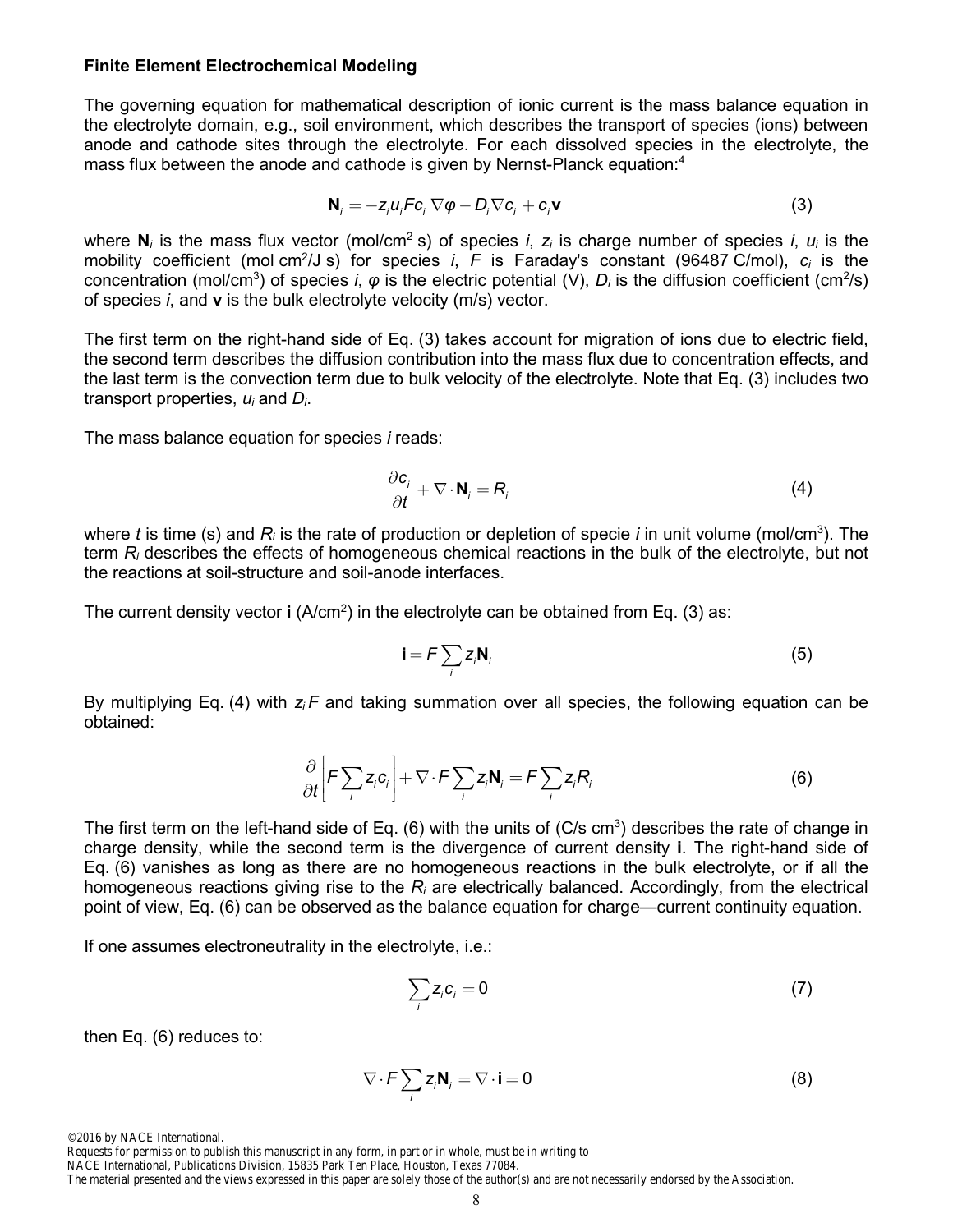By substituting **N***i* from Eq. (3) into Eq. (8), the following equation can be obtained:

$$
-F^2 \nabla \cdot \nabla \varphi \sum_i z_i^2 u_i c_i - F \nabla \cdot \sum_i z_i D_i \nabla c_i + F \nabla \cdot \mathbf{v} \sum_i z_i c_i = 0
$$
 (9)

The last term in Eq. (9) is zero due to the electroneutrality assumption, which is equivalent to saying that bulk motion of the electrolyte contributes nothing to the current density.

The second term Eq. (9) describes the diffusion effects due to concentration gradient. If we assume that electrolyte is well mixed, then no concentration gradient exists in the electrolyte,  $\nabla c_i = 0$ ; and the second term vanished from the ion-transport equation. Thus the above equation simplifies to:

$$
-F^2 \nabla \cdot \nabla \varphi \sum_i z_i^2 u_i c_i = 0 \qquad (10)
$$

Equation (10) can be recast into the well-known Laplace equation for electric potential:

$$
-\sigma \nabla^2 \varphi = 0 \tag{11}
$$

with:

$$
\sigma = -F^2 \sum_i z_i^2 u_i c_i \tag{12}
$$

where *σ* with the unit of S/cm is the electrical conductivity of the electrolyte.

#### **Boundary Conditions**

Equation (11) must be solved over the electrolyte domain, subject to relevant boundary conditions at the surfaces of anode and cathode. In this study, anodic and cathodic Tafel equations are used for relating the current density at electrode-electrolyte interface to electrode and electrolyte potentials. Tafel expressions in the following form are used:<sup>4</sup>

$$
i_a(\varphi) = i_{0,a} \times 10^{\frac{\eta_a(\varphi)}{A_a}}
$$
 and  $i_c(\varphi) = i_{0,c} \times 10^{\frac{\eta_c(\varphi)}{A_c}}$  (13)

where *i*<sub>0</sub> is the exchange current density (A/m²), *A* is the Tafel slope (V), and *η* is the overpotential (V):

$$
\eta_{\scriptscriptstyle a} = \varphi_{\scriptscriptstyle a} - \varphi_{\scriptscriptstyle e} - E_{\scriptscriptstyle \text{eq},\,\text{a}} \quad \text{and} \quad \eta_{\scriptscriptstyle c} = \varphi_{\scriptscriptstyle c} - \varphi_{\scriptscriptstyle e} - E_{\scriptscriptstyle \text{eq},\,\text{c}} \tag{14}
$$

The subscript 'a' and 'c' correspond to anode and cathode. Here,  $\varphi_a$ ,  $\varphi_c$ , and  $\varphi_e$  denote the potential of anode, cathode, and the electrolyte at electrode-electrolyte interface. The equilibrium potential of electrodes is  $E_{\text{eq}}$ .

The parameters in Eqs. (13) and (14) define the kinetic of electrochemical processes at the surface of anode and cathode and their values depend on electrode material and electrolyte properties. In soil applications, Tafel parameters vary with soil conductivity, soil pH level, oxygen concentration (soil aeration level), metal ion concentration, surface area of electrodes, temperature, organic matter content, chloride contamination, and some other factors. Accordingly, electrochemical characterization, i.e., voltammetry tests, are required to obtain polarization curves for corrosion cells with different electrolytes and electrode materials.<sup>5</sup> Laboratory evaluation of Tafel parameters for soil samples collected at the footing of each structure is a tedious task; moreover, electrochemical simulations of cathodic protection system for each structures with different Tafel parameters is not practical. It is

NACE International, Publications Division, 15835 Park Ten Place, Houston, Texas 77084.

The material presented and the views expressed in this paper are solely those of the author(s) and are not necessarily endorsed by the Association.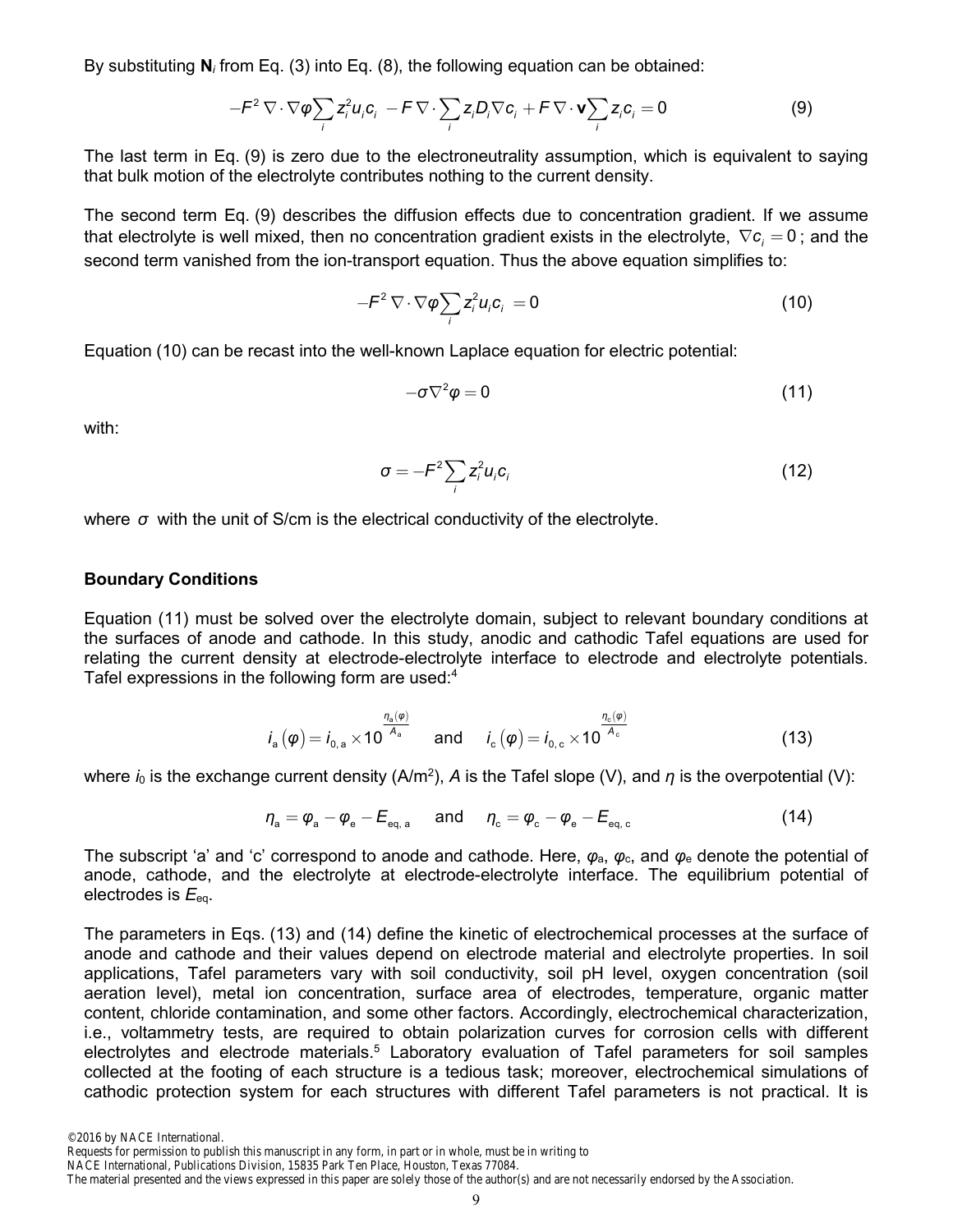common in practice to characterize a few soil samples and perform electrochemical simulations for the most corrosive service environment.

For this study, values of Tafel parameters are listed in Table 6. The listed coefficients are just indicative values to demonstrate the capability of the proposed modeling approach. The equilibrium potential for different structures are listed in Table 2, which are structure-to-soil potentials measured during field survey. In simulations, an average equilibrium potential of  $-0.6$   $V_{\text{CSE}}$  is assumed for the structures. Equilibrium potential of anodes in their backfill material is almost constant and around -1.75  $V_{\text{CSE}}$ ; see Table 5.

| $A_{\rm a}$                           | 0.050V                   |
|---------------------------------------|--------------------------|
| $A_{\rm c}$                           | $-0.160V$                |
| $\dot{\mathbf{l}}_{0, \; \mathbf{a}}$ | $0.1$ A/m <sup>2</sup>   |
| $i_{0, c}$                            | $0.001$ A/m <sup>2</sup> |
| $E_{\text{eq, a}}$                    | $-1.750$ $V_{CSE}$       |
| $E_{\rm eq,\ c}$                      | $-0.600$ $V_{CSE}$       |

## **Table 6: Tafel parameters used in electrochemical simulations**

# **RESULTS AND DISCUSSION**

The governing equations for electrochemical simulation of cathodic protection systems form a nonlinear system and must be solved numerically. A finite element PDE solver, COMSOL MULTIPHYSICS (Version 5.2), is used to solve the governing equations and obtain three-dimensional distributions of potential and the corresponding ionic current in the computational domain.

As mentioned above, for grillage-type foundation, highly distributed anode beds (more anodes with smaller sizes) provide a better current distribution/protection, and thus are preferred if cost is not a limiting factor. In this section, for the sake of simulations, 32 lb cylindrical anodes with 5.5 inch diameter and 19.5 inch length are considered for anode bed design. The backfill material for the packaged anodes are assumed to be a part of soil domain. Anodes with different sizes and shapes, for example, anodes with "D" shape cross section, can be considered and easily implemented in the model. However, is important to mention that detailed geometry models that feature holes, bolts, and curved surfaces, such as fillets on steel beams, require mesh refinement and thus increase the computational time. Accordingly, for the sake of faster electrochemical simulations some geometry details (holes and bolts) are disables in the CAD models. Our tests confirm that the effects of these geometry simplifications are negligible on the final results.

Vertical installation of anodes around the grillage plates are considered, where anodes holes can be bored using an auger—a fast and cost effective method for underground anode installation. Horizontal installation of anodes may be preferred with slightly more expensive excavations.

The depth for anode holes varies between 5 to 6 ft and their maximum distance from the center of grillage plates is considered to be 5 feet. It should be noted that due to possible difficulties that might be encountered during excavation operation (e.g., presence of rocks and boulders) these dimensions are subject to change in practice. Nonetheless, distance between the anodes and the structure should not exceed 6 ft., because due to high soil resistivities at some sites, the IR drop will reduce the polarization strength at the surface of buried structures.

In Figure 7, Figure 8, and Figure 9, streamlines corresponding to cathodic protection current in soil are shown for different anode arrangements at the tower mast footing. Three different anode bed designs are considered; one with a single horizontal anode located above the grillage plate at its center (Figure

NACE International, Publications Division, 15835 Park Ten Place, Houston, Texas 77084.

The material presented and the views expressed in this paper are solely those of the author(s) and are not necessarily endorsed by the Association.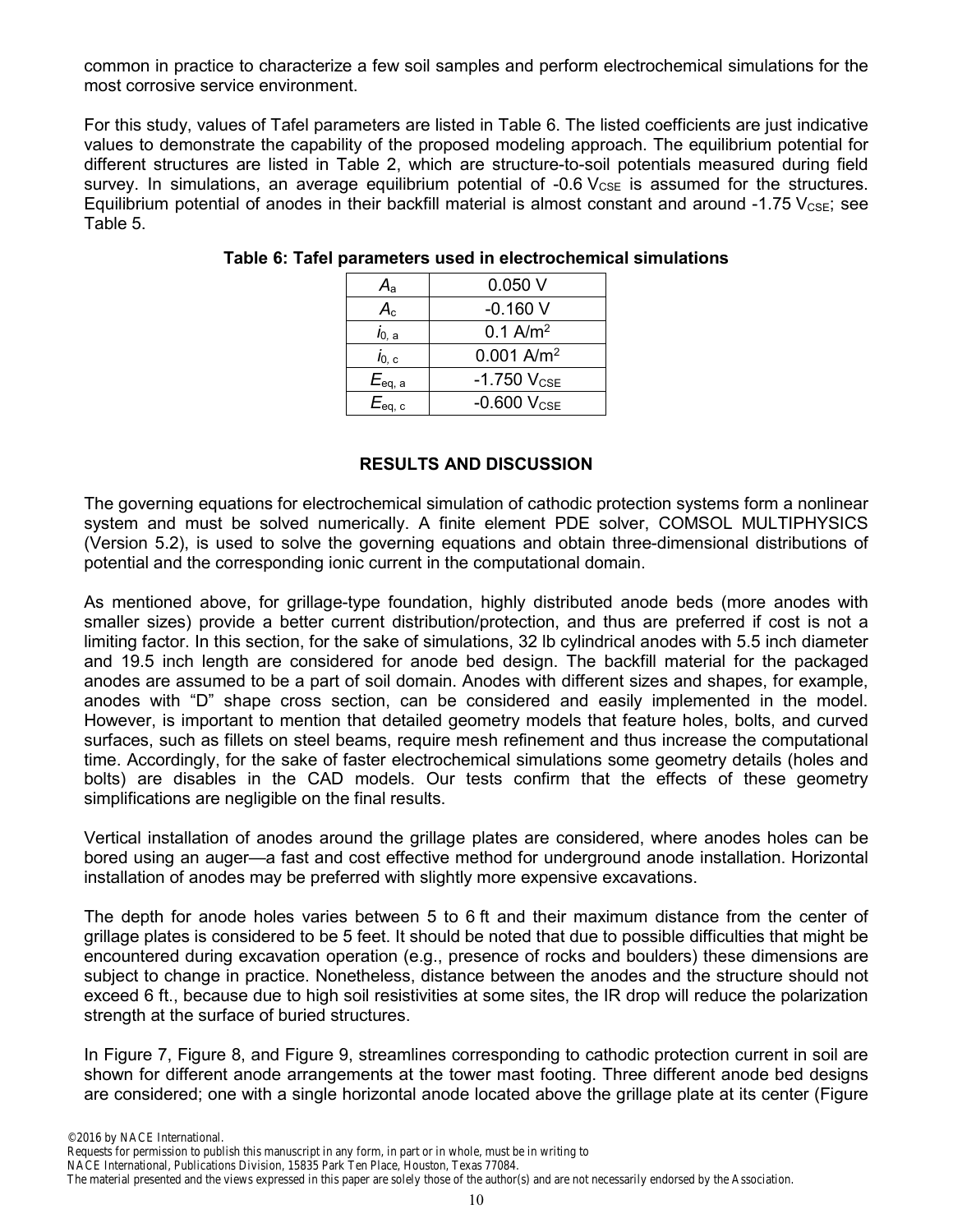7), and other anode beds with two (Figure 8) and four (Figure 9) vertical anodes located around the buried foundation. The simulation results show how anode arrangements can affect the pattern of ionic current in the surrounding soil.

To evaluate the efficiency of each anode bed design, polarization of the structure must be investigated. In Figure 10, Figure 11, and Figure 12, potential distributions at the surface of mast foundations are depicted. According to the NACE criteria for cathodic protection, surfaces with more electronegative potential that -850 mV $_{CSE}$  are cathodically protected. The results, show that the level of protection directly depend on location and the number of anodes. Figure 10 shows that in a single horizontal anode arrangement, only vertical members of the structure are properly polarized, and only a small portion of the polarized surfaces are completely protected (meet the NACE criteria). When several anodes are located around the structure, polarization is more uniform depending on the number of anodes and their distance from the structure; see Figure 11 and Figure 12. By increasing the distance between the nodes and the structure, polarization tends to be more uniform; however, IR drop in soil reduced the magnitude/level of polarization/protection.

For the anode bed with four vertical anodes, the streamlines in Figure 9 show that higher rates of current density exist at the edges of the structure, while there is lack of sufficient current at the center of the grillage plate, as the result of anodes interference. The result of this non-uniform current distribution is apparent in Figure 12, i.e., excessive polarization at the ends of grillage plate angles and low polarization at the middle of the grillage plate. In order to resolve this issue, installation of another anode between four vertical members of the foundation is recommended; however, manual excavation may be considered for this task.

Similar electrochemical simulations are performed for cathodic protection of the grillage plate and anchor shafts at anchor footings of the structure. Protection current streamlines for anode beds with single horizontal anode and two vertical anodes are shown in Figure 13 and Figure 14, respectively.

To study the level of polarization for each anode arrangement, potential distribution at the surface of anchor grillage and anchor shafts are shown in Figure 15 and Figure 16. The results in Figure 15 show that maximum potential on the surface of the buried structure is -800 mV $_{\text{CSE}}$ ; accordingly, one anode is unable to properly polarize the structure.



**Figure 7: Streamlines of cathodic protection current in soil (single horizontal anode)**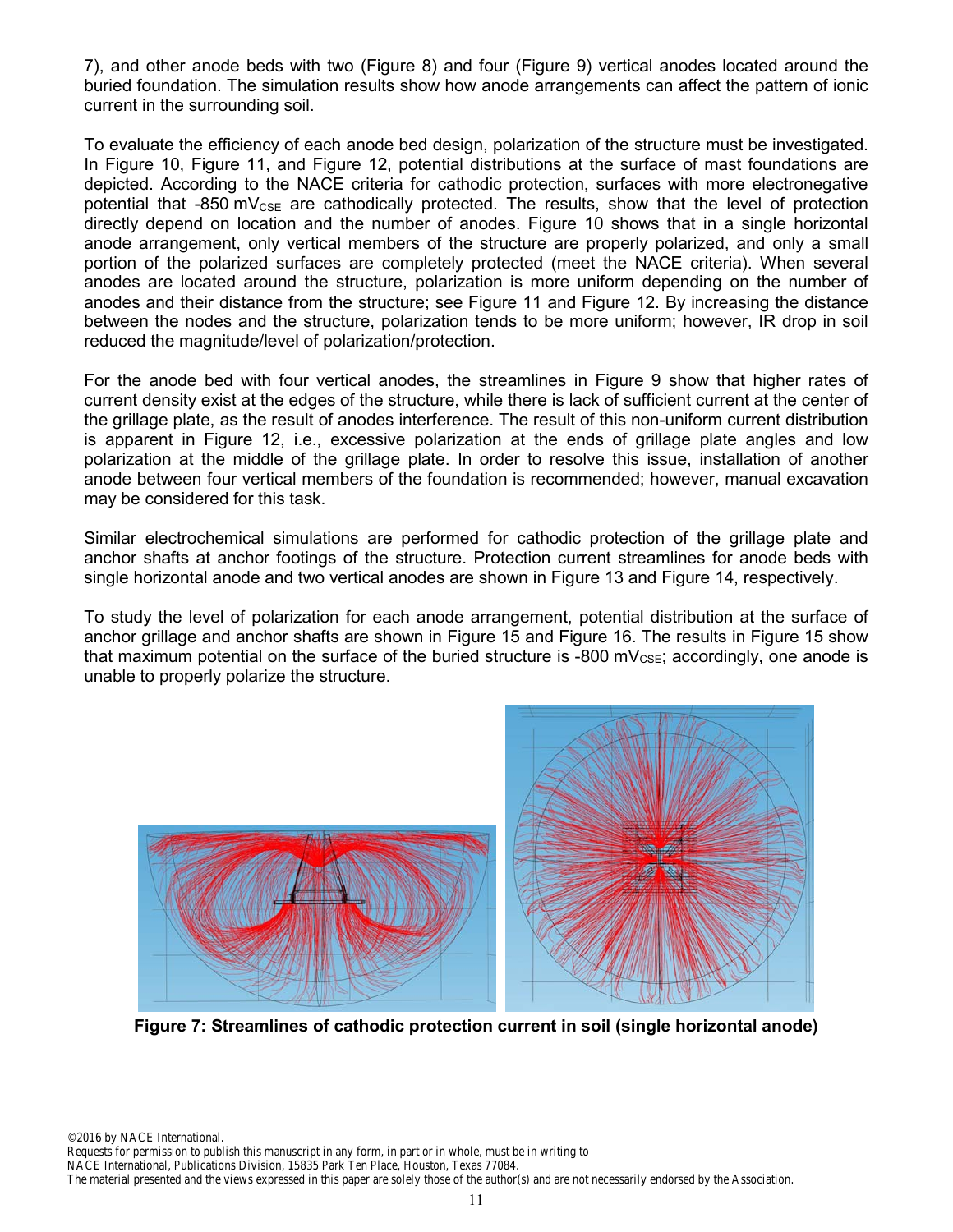

**Figure 8: Streamlines of cathodic protection current in soil (two vertical anodes)** 



**Figure 9: Streamlines of cathodic protection current in soil (four vertical anodes)** 



Figure 10: Potential distribution (V<sub>CSE</sub>) at the surface of buried structure (single horizontal **anode).**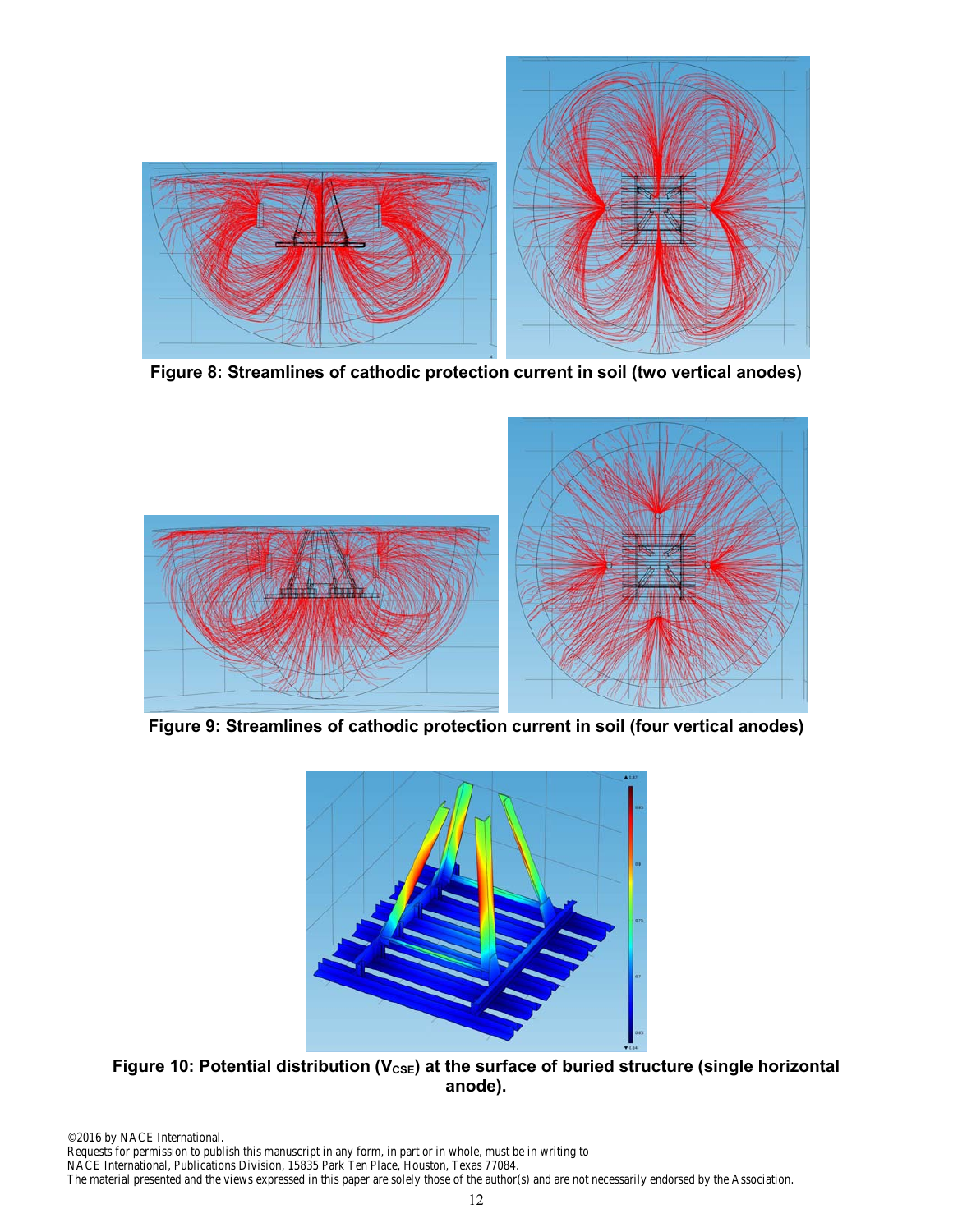

Figure 11: Potential distribution (V<sub>CSE</sub>) at the surface of buried structure (two vertical anodes)



**Figure 12: Potential distribution (VCSE) at the surface of buried structure (four horizontal anodes)** 



**Figure 13: Streamlines of cathodic protection current in soil (single horizontal anode)** 

©2016 by NACE International. Requests for permission to publish this manuscript in any form, in part or in whole, must be in writing to NACE International, Publications Division, 15835 Park Ten Place, Houston, Texas 77084. The material presented and the views expressed in this paper are solely those of the author(s) and are not necessarily endorsed by the Association.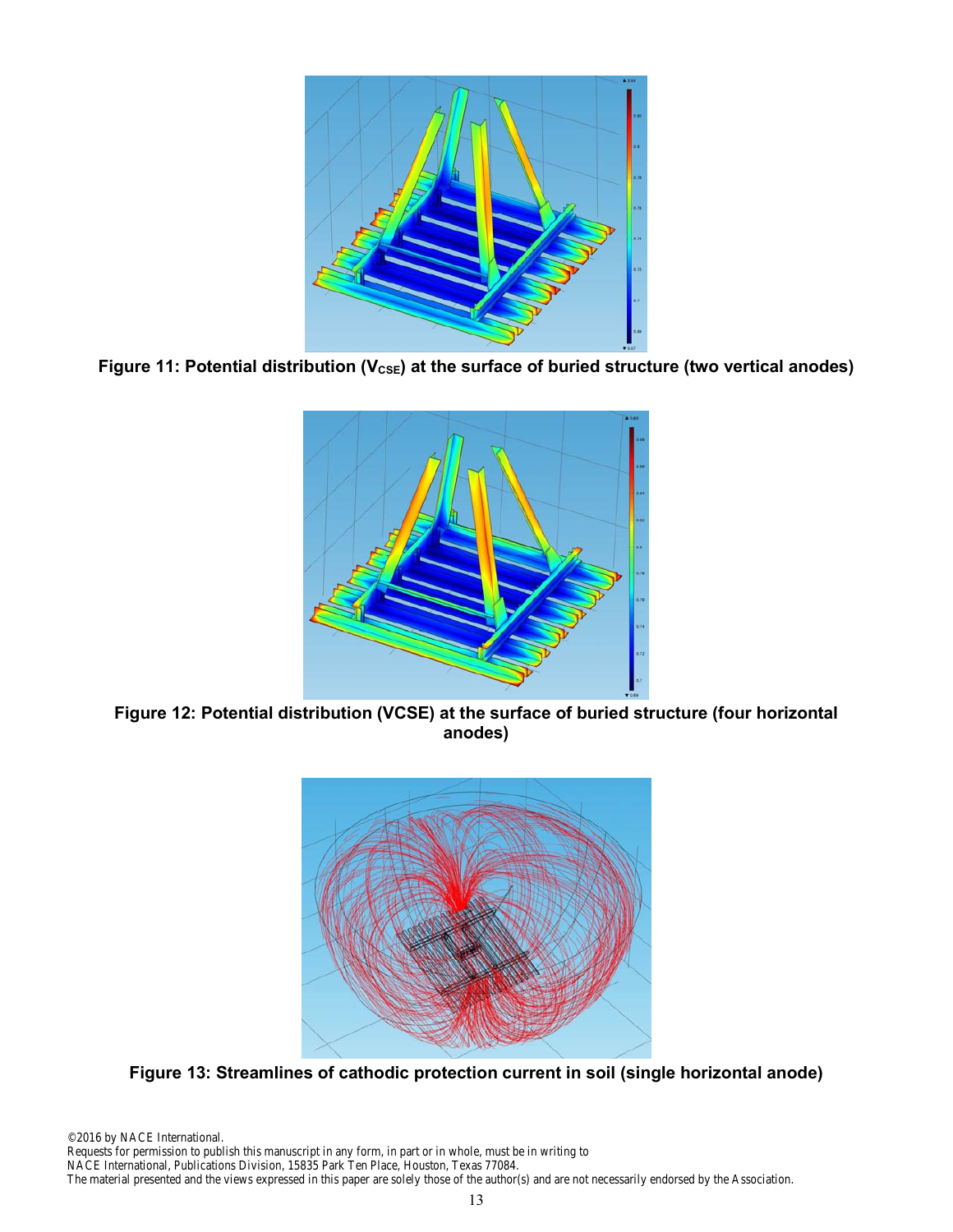

**Figure 14: Streamlines of cathodic protection current in soil (two vertical anodes)** 



**Figure 15: Potential distribution (VCSE) at the surface of anchor (single horizontal anode)** 



**Figure 16: Potential distribution (VCSE) at the surface of anchor (two vertical anodes)** 

©2016 by NACE International. Requests for permission to publish this manuscript in any form, in part or in whole, must be in writing to NACE International, Publications Division, 15835 Park Ten Place, Houston, Texas 77084. The material presented and the views expressed in this paper are solely those of the author(s) and are not necessarily endorsed by the Association.